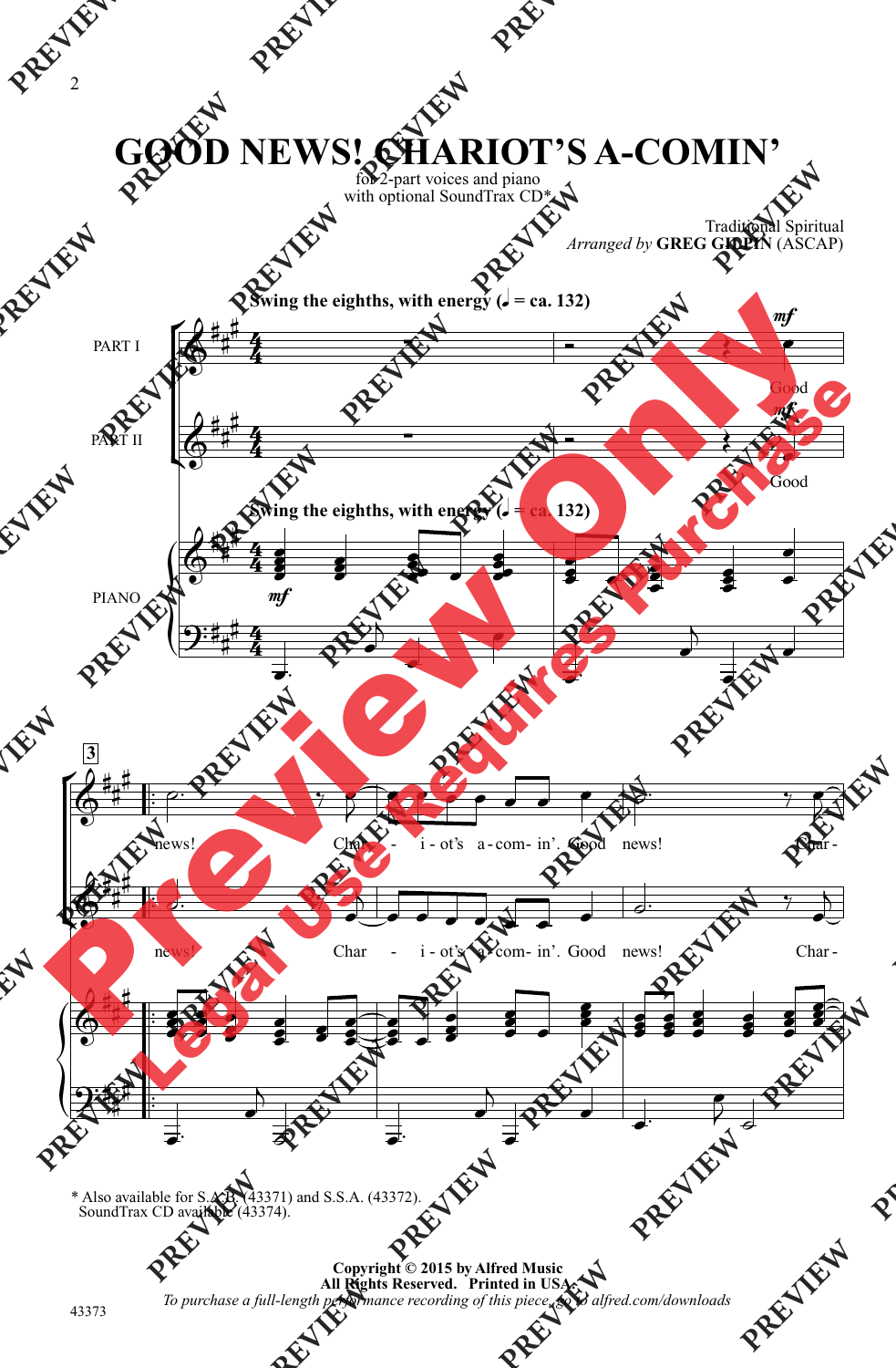

43373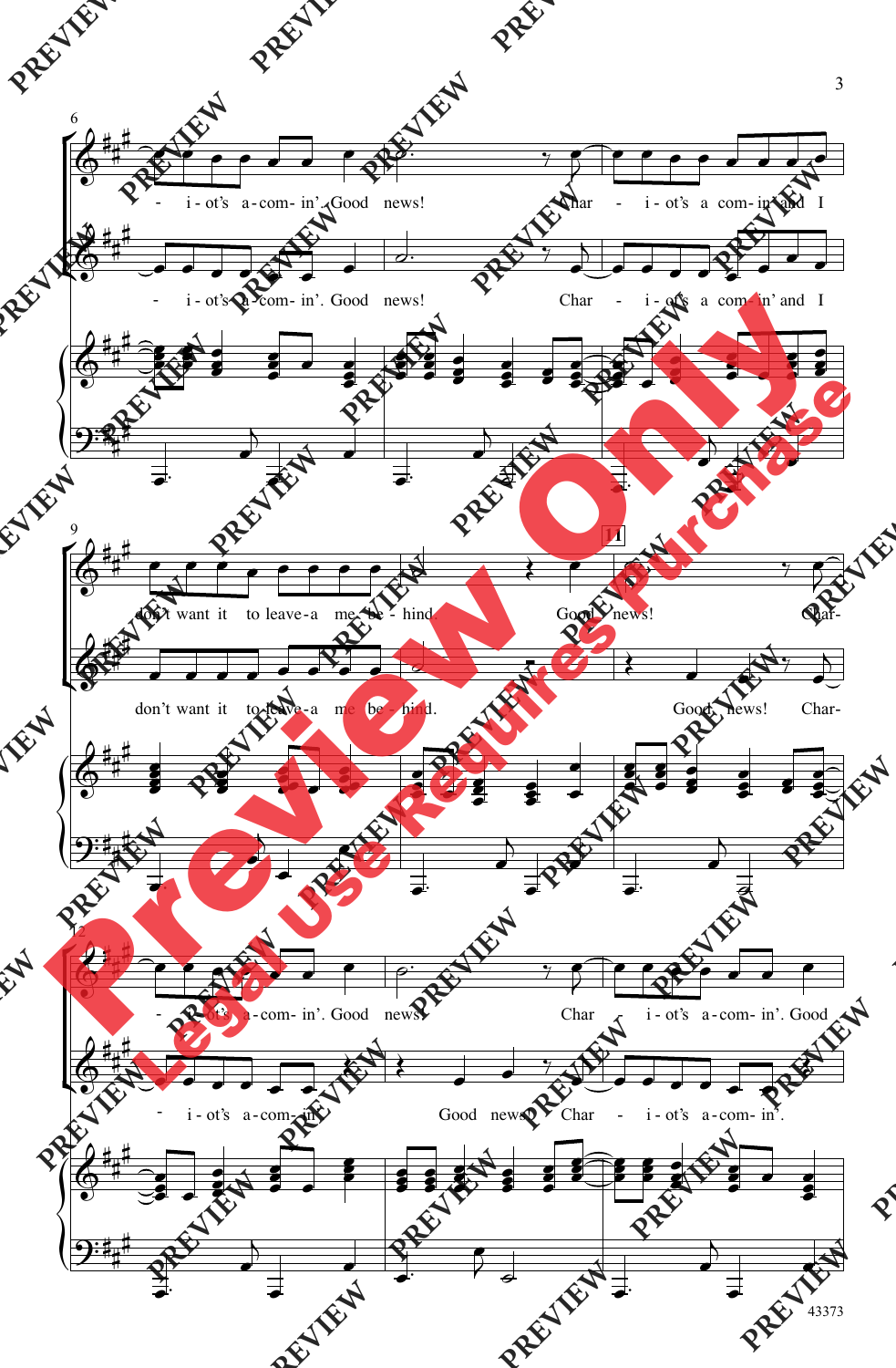

43373

4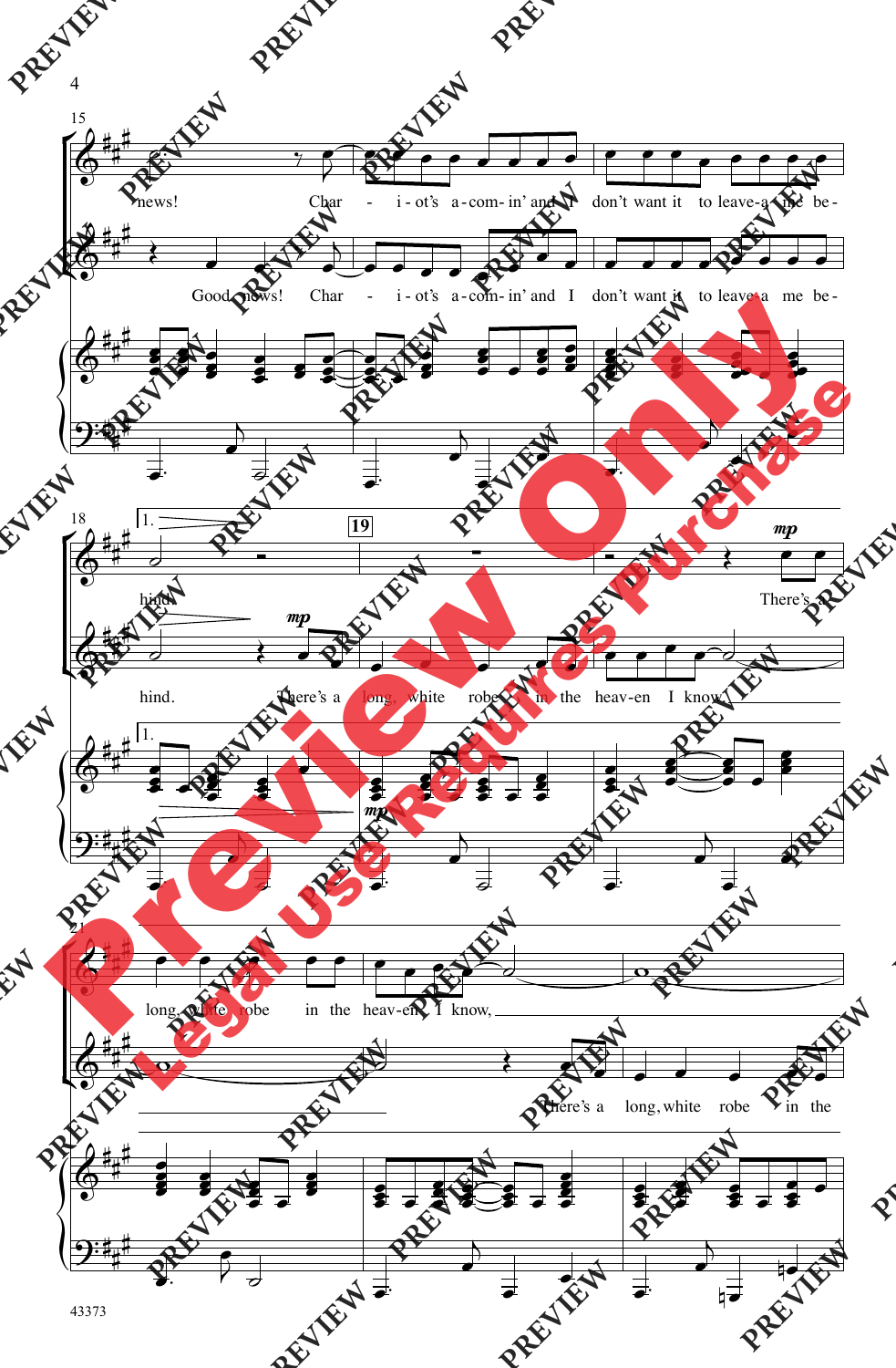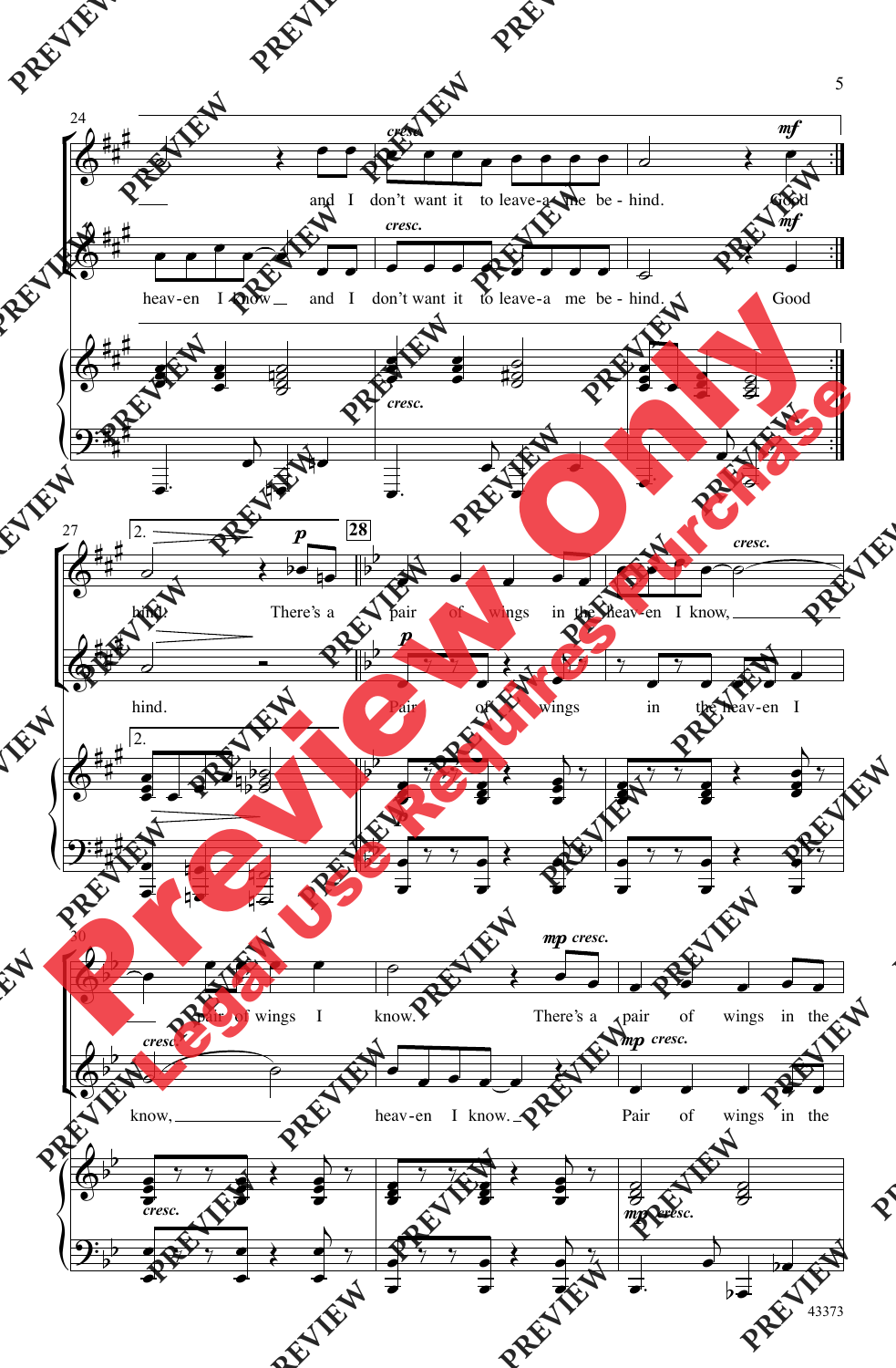